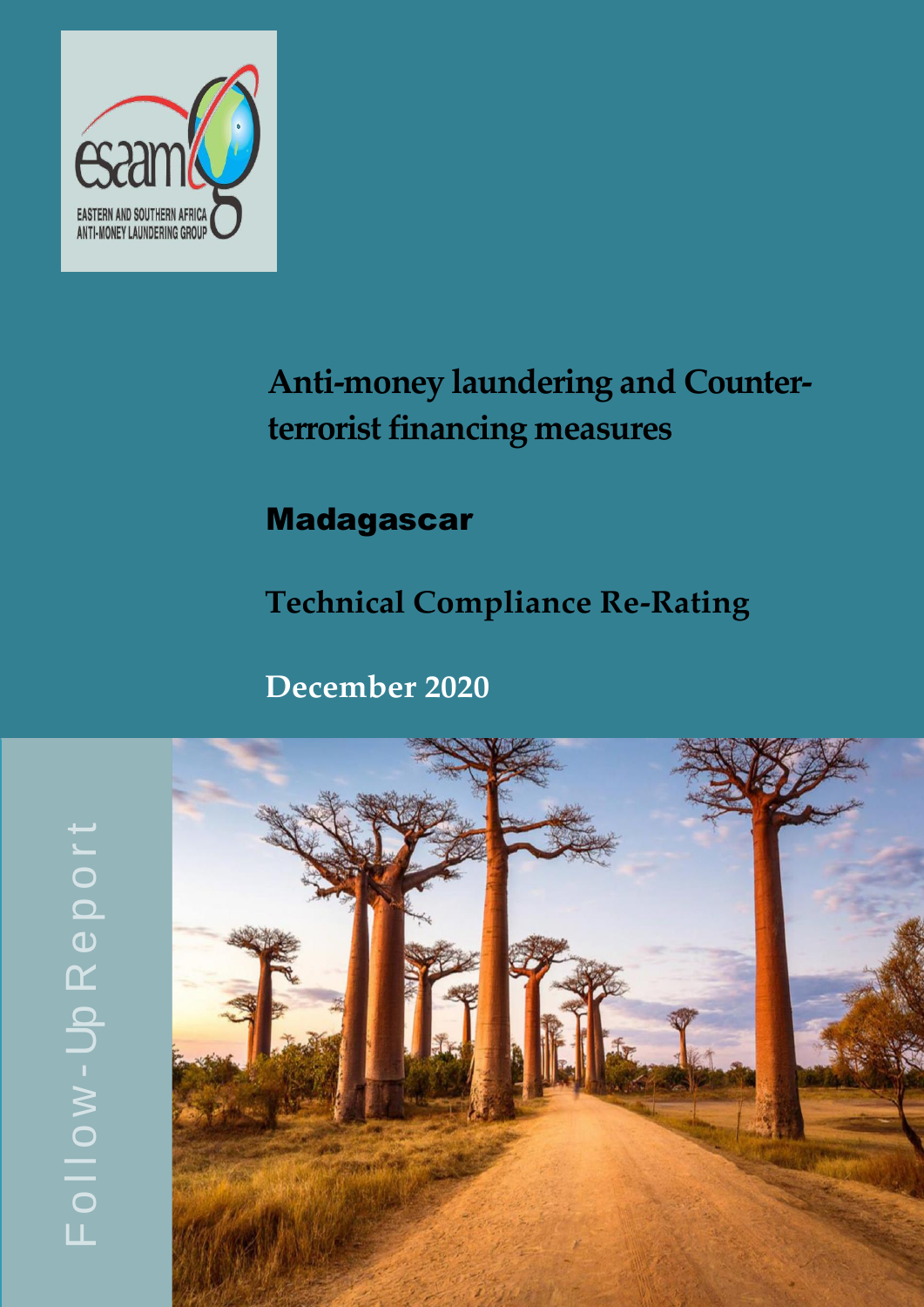

The Eastern and Southern Africa Anti-Money Laundering Group (ESAAMLG) was officially established in 1999 in Arusha, Tanzania through a Memorandum of Understanding (MOU). As at the date of this Report, ESAAMLG membership comprises of 18 countries and also includes a number of regional and international observers such as AUSTRAC, COMESA, Commonwealth Secretariat, East African Community, Egmont Group of Financial Intelligence Units, FATF, GIZ, IMF, SADC, United Kingdom, United Nations, UNODC, United States of America, World Bank and World Customs Organization.

ESAAMLG's members and observers are committed to the effective implementation and enforcement of internationally accepted standards against money laundering and the financing of terrorism and proliferation, in particular the FATF Recommendations.

For more information about the ESAAMLG, please visit the website: **[www.esaamlg.org](http://www.esaamlg.org/)**

This document and/or any map included herein are without prejudice to the status of or sovereignty over any territory, to the delimitation of international frontiers and boundaries and to the name of any territory, city or area.

**This report was approved by the ESAAMLG Task Force of Senior Officials at the December 2020 virtual meeting.**

Citing reference:

ESAAMLG (2020), *Anti-money laundering and counter-terrorist financing measures - Madagascar,* 1 st Follow Up Report and Technical Compliance Rerating, ESAAMLG, Dar es Salaam

[http://www.esaamlg.org](http://www.esaamlg.org/)

**© 2020 ESAAMLG. All rights reserved.**

**No reproduction or translation of this publication may be made without prior written permission. Applications for such permission, for all or part of this publication, should be made to the ESAAMLG Secretariat, P.O. Box 9923, Dar es Salaam-United Republic of Tanzania Tel: +255 22 2667895/7679**

**Fax No: +255 22 2668745**

**Email: [executivesec@esaamlg.org](mailto:executivesec@esaamlg.org)**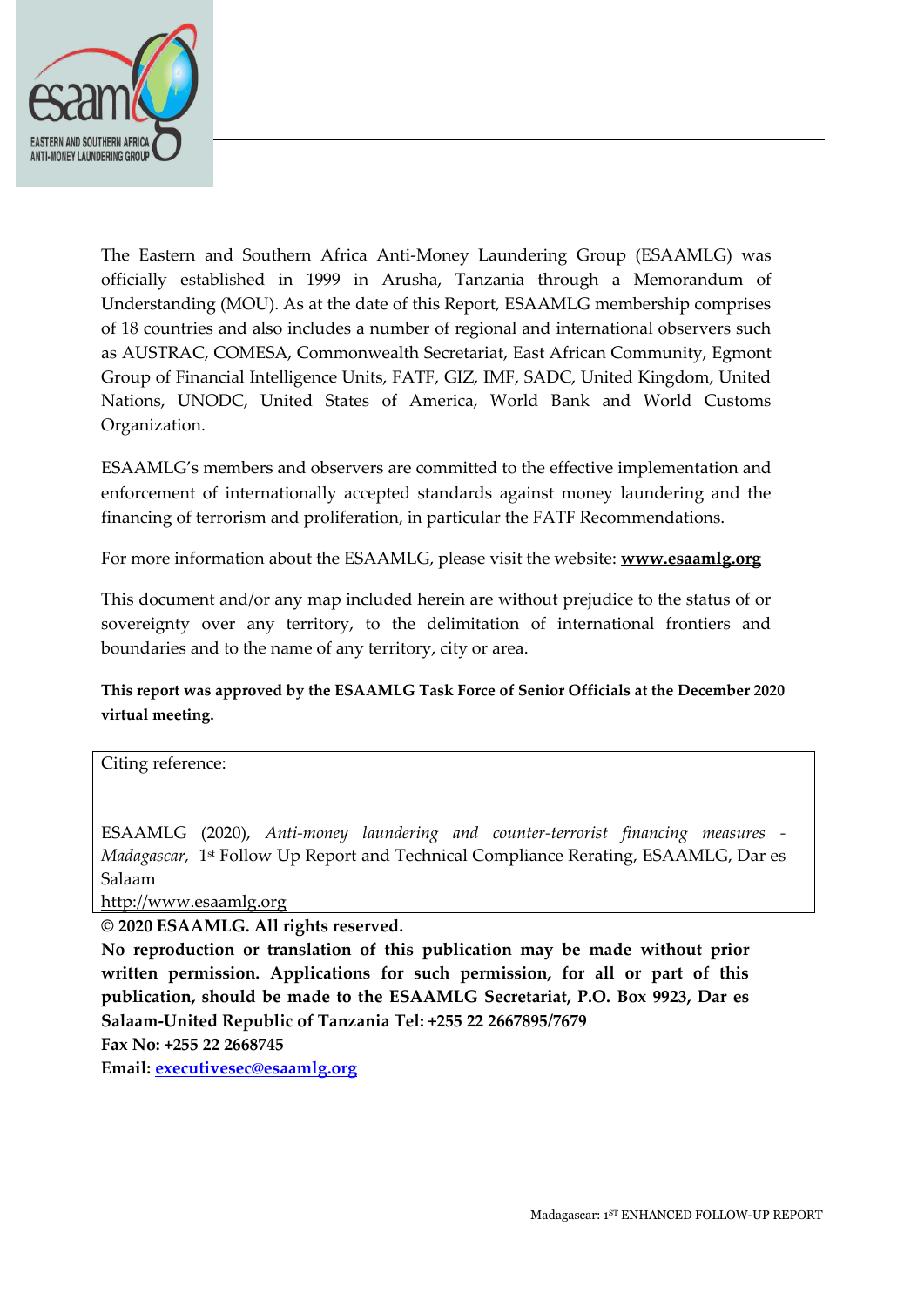# **MADAGASCAR: 1st ENHANCED FOLLOW-UP & RE-RATING REPORT**

# *I. INTRODUCTION*

1. The Mutual Evaluation Report (MER) of Madagascar was adopted by the ESAAMLG Council of Ministers in September 2018. This follow-up report assesses the progress made by Madagascar to resolve the technical compliance shortcomings identified in its MER. New ratings are given when sufficient progress has been made. In general, countries are expected to have corrected most or all of their technical compliance shortcomings by the end of the second year of follow-up at the latest. This report does not cover the progress made by Madagascar in improving its effectiveness. Progress in this area will be assessed as part of a subsequent follow-up assessment. If sufficient progress has been made, the Immediate Outcome ratings may be reviewed.

#### *II. KEY FINDINGS OF THE MUTUAL EVALUATION REPORT*

2. The MER<sup>1</sup> gave Madagascar the following technical compliance ratings:

| R <sub>1</sub>    | R <sub>2</sub> | R <sub>3</sub> | R <sub>4</sub> | R <sub>5</sub> | R <sub>6</sub> | R <sub>7</sub> | R8          | R <sub>9</sub> | <b>R</b> 10  |
|-------------------|----------------|----------------|----------------|----------------|----------------|----------------|-------------|----------------|--------------|
| <b>NC</b>         | <b>PC</b>      | <b>LC</b>      | LC             | <b>PC</b>      | NC             | <b>NC</b>      | <b>PC</b>   | $\mathbf C$    | NC           |
| $\mathbf R$<br>11 | <b>R</b> 12    | <b>R</b> 13    | <b>R</b> 14    | <b>R</b> 15    | <b>R</b> 16    | <b>R</b> 17    | <b>R</b> 18 | <b>R</b> 19    | <b>R</b> 20  |
| <b>PC</b>         | PC             | <b>PC</b>      | PC             | <b>NC</b>      | NC             | <b>PC</b>      | LC          | <b>PC</b>      | LC           |
| $\mathbf R$<br>21 | <b>R</b> 22    | <b>R</b> 23    | <b>R</b> 24    | R 25           | R 26           | <b>R</b> 27    | <b>R</b> 28 | R 29           | <b>R</b> 30  |
| $\mathsf{C}$      | <b>NC</b>      | <b>NC</b>      | NC             | NC             | <b>PC</b>      | LC             | <b>NC</b>   | LC             | $\mathsf{C}$ |
| $\mathbf R$<br>31 | <b>R</b> 32    | <b>R</b> 33    | <b>R</b> 34    | <b>R</b> 35    | R 36           | <b>R</b> 37    | <b>R</b> 38 | <b>R</b> 39    | <b>R</b> 40  |
| $\mathbf C$       | PC             | <b>PC</b>      | NC             | NC             | <b>PC</b>      | LC             | LC          | LC             | <b>PC</b>    |

**Table 2. 1. Technical compliance ratings<sup>2</sup> , September 2018** 

<sup>1</sup> Mutual Evaluation Report (MER) on Madagascar, September 2018, <https://esaamlg.org/reports/Madagascar%20MER.pdf>

<sup>2</sup> Four technical compliance ratings are available: compliant (C), largely compliant (LC), partially compliant (PC), and non-compliant (NC).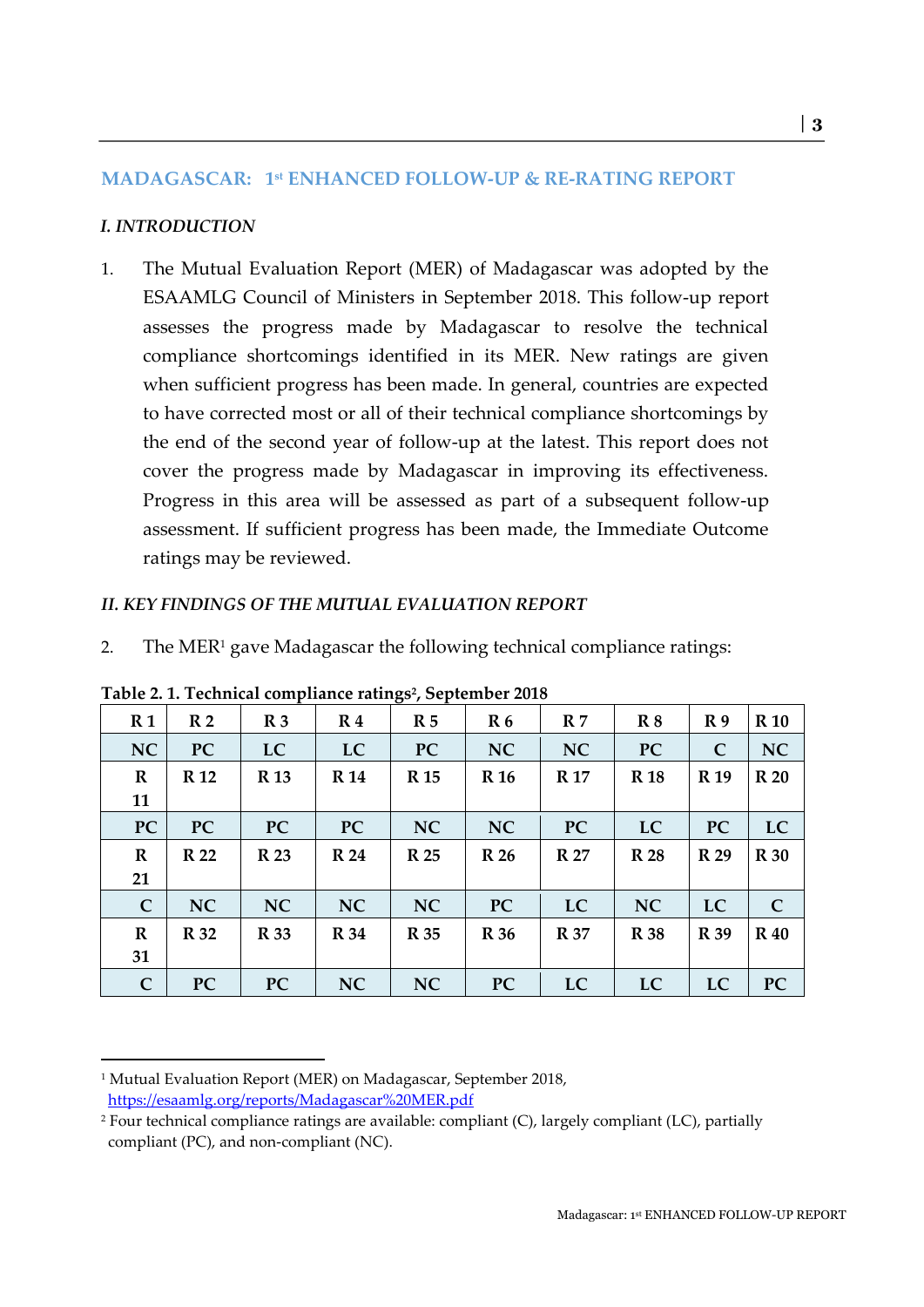- 3. In the light of these results, Madagascar was placed in the enhanced followup process. $1$
- 4. Subsequent to the adoption of the MER, Madagascar is submitting its first request for re-rating. This report analyses the progress made by Madagascar in addressing the TC deficiencies identified in its MER on the Recommendations which Madagascar is requesting re-ratings (i.e., Based on the new AML/CFT Law, and the measures taken, Madagascar requests for re-ratings for **Recs 5, 12, 13, 14 and 32.**
- 5. In accordance with ESAAMLG's Second Round Mutual Evaluation Procedures and the Terms of Reference (as approved by the Council of Ministers in September 2014), Expert Reviewers have analyzed the progress made by Madagascar for Recommendations which the country has requested technical compliance re-ratings (Recs 5, 12, 13, 14, and 32) using the information provided by Madagascar.
- 6. The assessment of Madagascar's request for technical compliance re-ratings and the preparation of this report were undertaken by the following experts (Supported by ESAAMLG Secretariat: John Muvavarirwa and Bhushan Jomadar):
	- Bheki Khumalo (eSwatini)
	- Nokwazi Mtshali (South Africa)
	- Masautso Ebere (Malawi)
	- M. Roopchand (Mauritius)
	- Toka Mashoai (Lesotho)
	- Agnes Sentala (Malawi)
	- Abby Dinka (Ethiopia)
- 7. Section II of this report highlights the progress made by Madagascar and analysis undertaken by the Reviewers. Section III sets out the conclusion and a table showing which Recommendations have been approved for rerating.

<sup>&</sup>lt;sup>1</sup> Enhanced follow-up is based on the traditional ESAAMLG policy for members with significant shortcomings (in technical compliance or effectiveness) in their AML/CFT systems, and involves a more intense follow-up process.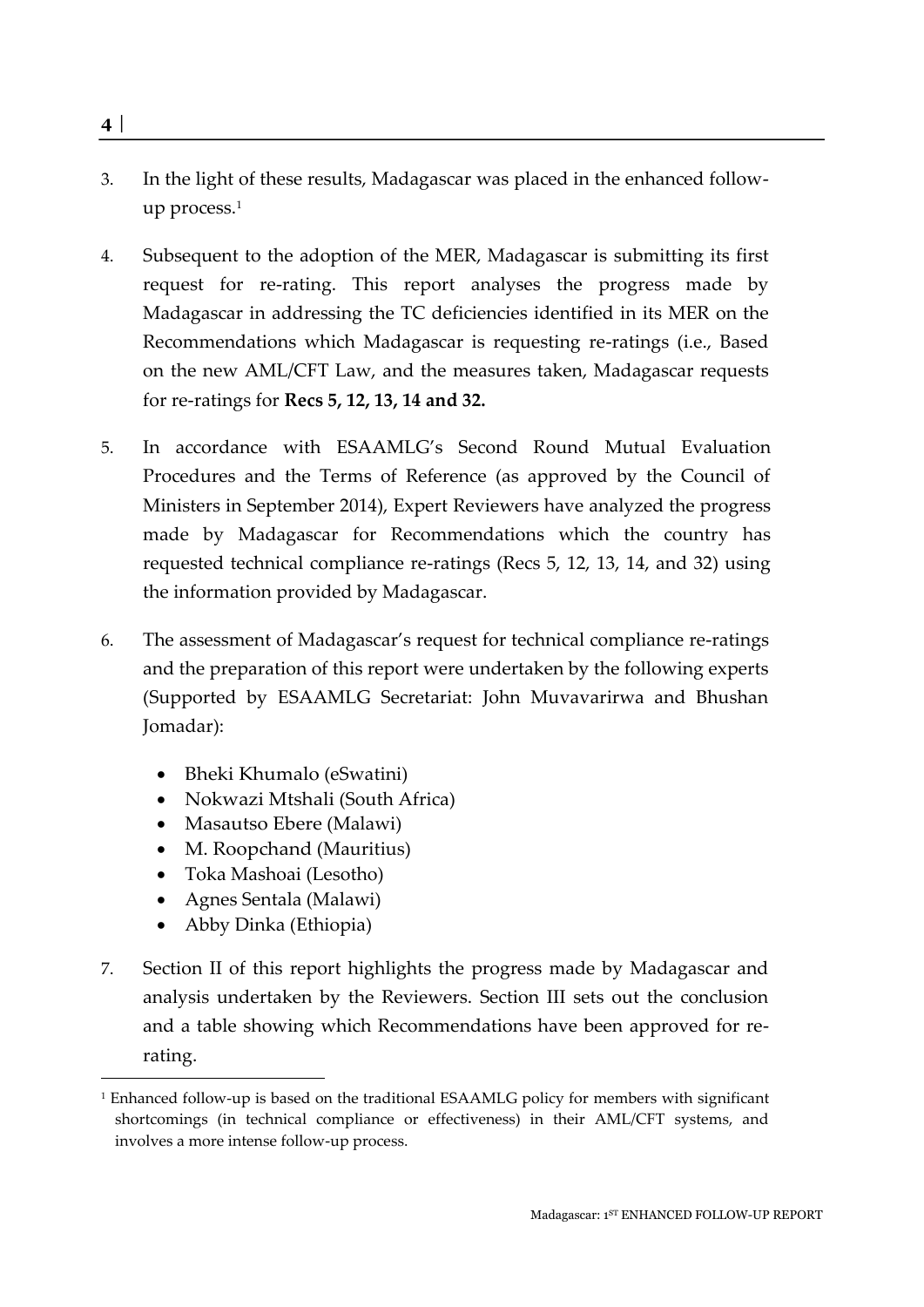#### *III. DETAILED ANALYSIS OF PROGRESS*

- 8. This section of the report summarises the progress made by Madagascar in improving technical compliance by resolving the shortcomings identified in its MER.
- **3.1. Progress in resolving the technical compliance shortcomings identified in the MER**

# *3.1.1. Recommendation 5 – Terrorist Finance Offence (Originally rated PC – no rerating)*

- 9. Under its Second Round MER, Madagascar was rated Partially Compliant with the requirements of this Recommendation. The major deficiency was that the definition of financing of terrorism in the legislation in Madagascar does not mention, either directly or indirectly, the financing of individual terrorist or of terrorist organisations in the absence of a link to terrorist acts. In addition the law did not specifically address the funding of travel to participate in terrorist activities abroad. Moreover, prosecutions for participation in a terrorist agreement/arrangement could conceivably be pursued in certain cases only if the prosecuted individual knowingly financed a group activity or project, but this possibility does not fully cover the requirement to address the financing of terrorist organizations and individuals more broadly. Further, the offence of terrorist financing is applicable if it was committed on the territory of Madagascar, or abroad by a person of Malagasy nationality, or to the detriment of a Malagasy national. Malagasy law does not provide for prosecution in the case of a terrorist organization located abroad or a terrorist act committed or planned in another country.
- 10. In order to address the deficiencies identified under this recommendation, Madagascar enacted a new Anti-Money Laundering and Countering the Financing of Terrorism (AML/CFT) Law n°2018-043 on 13 February 2019 and gazetted on 28 March 2019, which repealed some sections of the old AML/CFT law. With the new enactment, the term "financing of terrorism" was re-defined under Article 2 to include any act of a natural or legal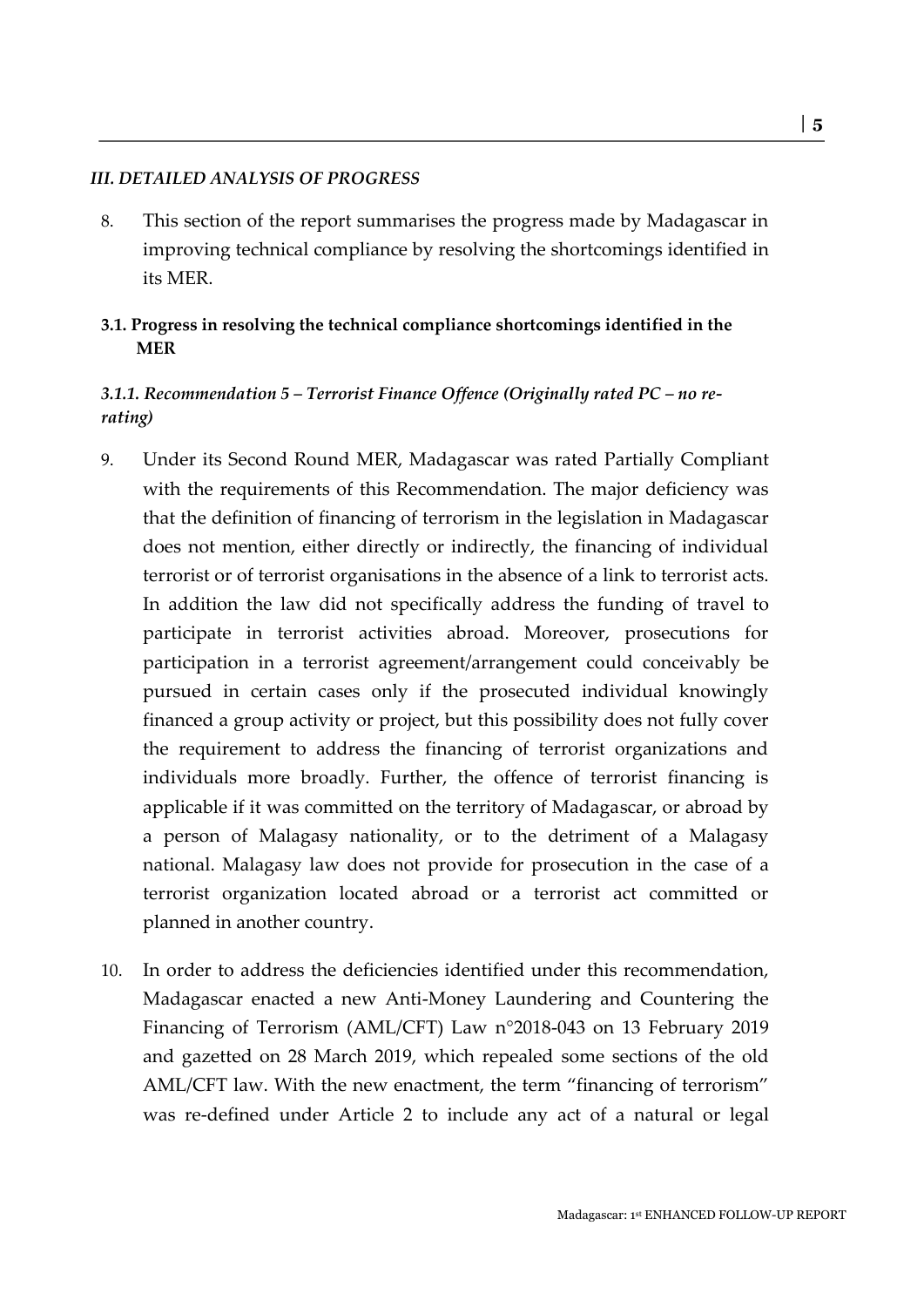person who, by any means, directly or indirectly, by itself or through an intermediary, has deliberately provided or collected property, funds and other financial resources with the intention of using them or knowing that they will be used, in whole or in part, to the commission of a terrorist act by a terrorist organization or group of terrorists and also includes attempt to commit such acts within the territory of Madagascar or a foreign country by a Malagasy national. Despite Article 2 providing for an improved definition of TF which takes into account some of the deficiencies highlighted in the MER, the definition still has some gaps in that it does not cover the financing of a terrorist organisation or an individual terrorist "*for any purpose*". From the text of the law, it appears that the financing of a terrorist organisation or an individual terrorist would be captured only if the funds were specifically provided or intended to be provided to them for the commission of a terrorist act. Further, the term "…*funds and other financial resources*…" provided in the new definition of terrorism financing is narrower than "…*funds or other assets*…" as provided in the FATF glossary. This deficiency may have a negative impact on the rating of criterion 5.3.

- 11. Although the definition of terrorism financing under Article 2 covers financing of terrorist acts committed abroad by a Malagasy person, it does not specifically address the funding of individuals who travel to a State other than their State of residence or nationality for the purpose of preparing, planning or participating in terrorist acts or the provision or receipt of terrorist training.
- 12. Article 2 of the new AML/CFT Law further highlights that a TF offence does not require that the funds or other assets be actually used to carry out or attempt a terrorist act. However, the provision under Article 2 of the law which says; "The offense is formed, whether the act referred to in this article occurs or not or whether the property was or was not used to commit that act" have gaps in that it seems to suggest that regardless of whether the property was used or not, a link with a specific act is still required.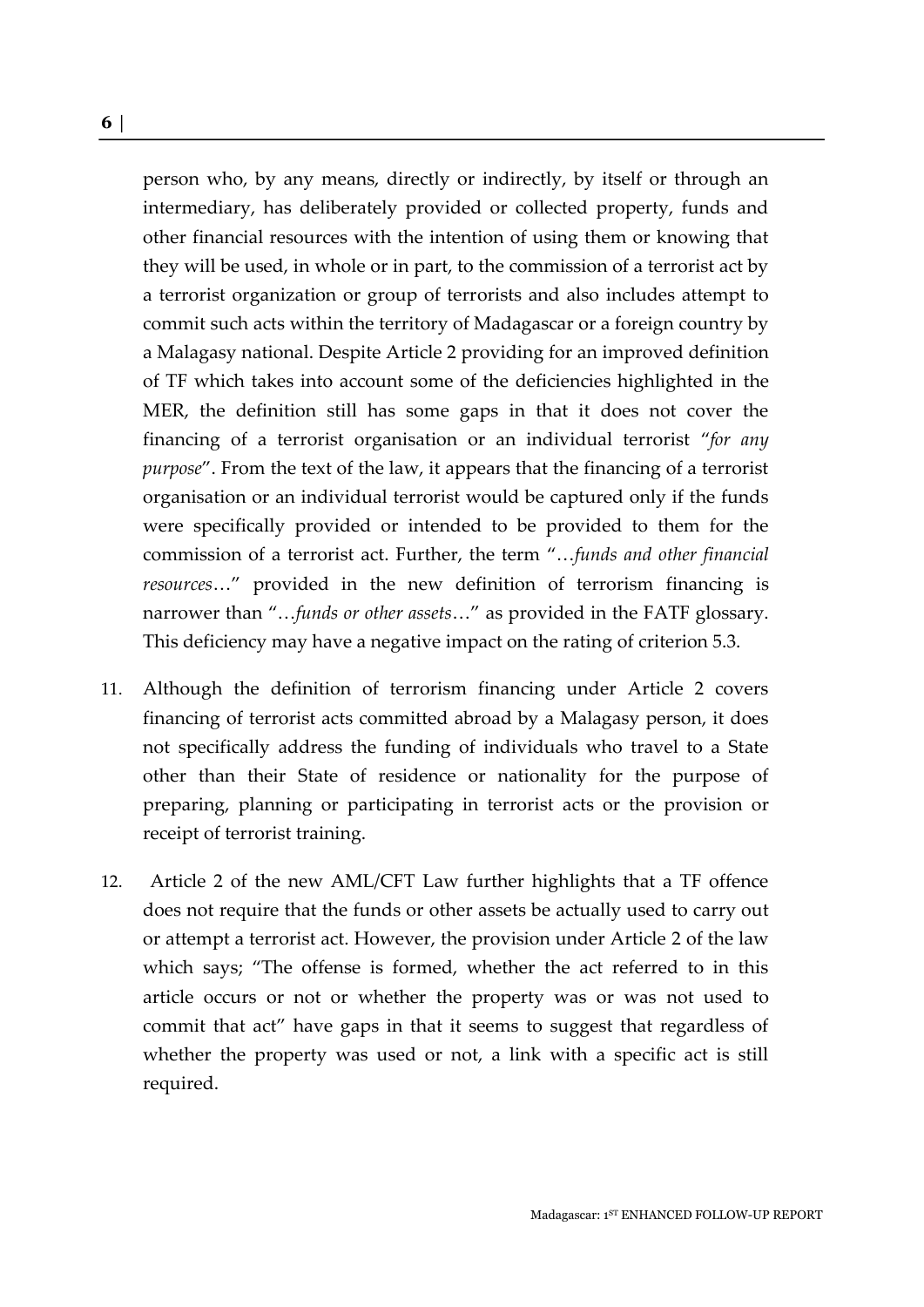13. As noted under para. 8 above, the new AML/CFT law expanded the definition of terrorism financing to make it applicable if the act was committed on the territory of Madagascar, regardless of the nationality of the author, or abroad by a Malagasy person or to the detriment of a Malagasy citizen. This makes it possible for the perpetrator of the offense to be prosecuted even if the terrorist organization or the terrorist act committed or planned are located in one or other countries.

#### *Weighting and Conclusion*

14. The definition of terrorism financing does not cover financing of a terrorist organisation or an individual terrorist "for any purpose" and funding of individuals who travel to a State other than their States of residence or nationality for the purpose of preparing, planning or participating in terrorist acts or the provision or receipt of terrorist training. It also seems to suggest that regardless of whether the property was used or not, a link with a specific act is still required. Further, the term "…*funds and other financial resources*…" provided in the new definition of terrorism financing is narrower than "…*funds or other assets*…" as provided in the FATF glossary. This deficiency may have a negative impact on the rating of criterion 5.3. Taking into consideration these deficiencies, **there is no re-rating for R.5.**

# *3.1.2. Recommendation* **12 – Politically Exposed Persons (***Originally rated PC – no rerating***)**

15. Under its Second Round MER, Madagascar was rated Partially Compliant with the requirements of this Recommendation. The major deficiency was that Madagascar has no systems in place that require financial institutions to establish whether a foreign customer's status has changed to become a PEP during a business relationship. In addition, the search for wealth and source of funds information does not extend to PEPs who are the beneficial owners of customers of reporting institutions. It was also noted that the law does not require financial institutions to implement CDD measures where persons have been entrusted with a prominent function in an international organisation and that the relevant requirements of criteria 12.1 and 12.2 were only limited to a very close family members which include the spouse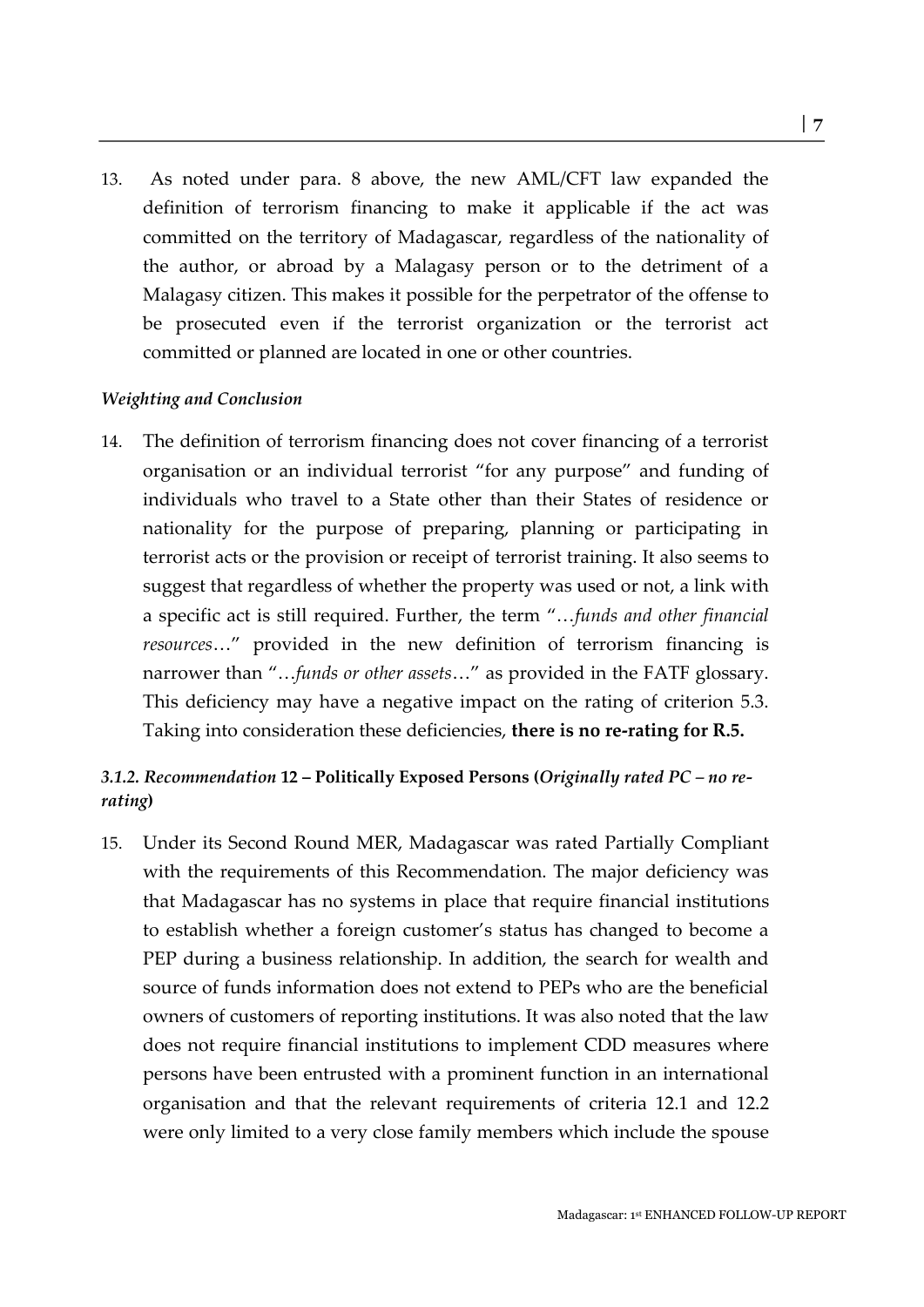and children, and any natural or legal person clearly linked to PEP. Other gaps identified include absence of provisions in the AML/CFT law that imposes specific measures applicable to beneficiaries of life insurance policies.

- 16. In March 2019 Madagascar enacted a new AML / CFT Law No 2018/043. Article 4 provides an adequate definition of PEP, clearly distinguishing between foreign, domestic and international organization PEPs. While Article 16 sets obligations to financial institutions in relation to PEPs, it partly addresses the deficiencies identified in the MER. According to Article 16 FIs are required to (a) put in place risk management systems to determine whether a customer or the beneficial owner is a PEP; (b) obtain senior management approval before establishing (or continuing, for existing customers) such business relationships; (c) take reasonable measures to establish the source of wealth and the source of funds of customers and (d) conduct enhanced ongoing monitoring on business relationship. Criterion 12.1(c) is not adequately addressed in that the Article does not extend the establishment of source of wealth and funds to beneficial owners identified as PEPs.
- 17. Whereas Article 16 places an obligation on financial institutions to exercise vigilance on PEPs, there is no provision allowing for adopting the measures under c 12.1 (b) to (d), when financial institutions identify a higher risk business relationship. The article limits the measures required under c. 12.1 (b) to (d) only to foreign PEPs and not to other types of PEPs.
- 18. With regards to deficiencies relating to family members and associates of all types of PEPs, Article 16 of the new AML/CFT law adequately addresses the deficiency identified in the MER by removing the limit previously placed on "family members".
- 19. Pursuant to Article 16.f of the AML/CFT law, financial institutions are required to exercise vigilance towards the customer or the beneficial owner of a life insurance policy and other insurance-related investment products. Although Article 16.f of the AML/CFT law provides for the identification of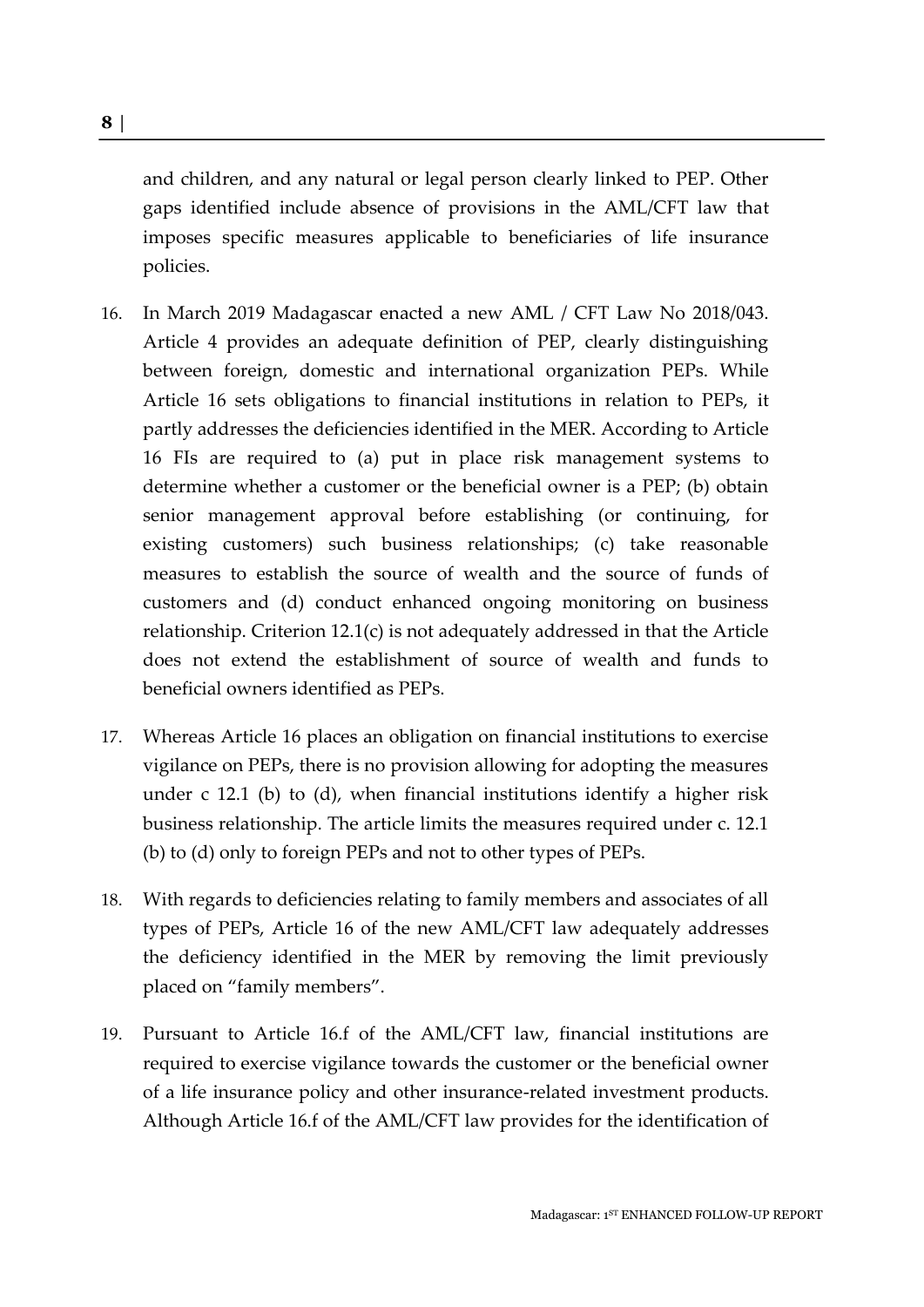the beneficiaries for life insurance activities and other insurance-related investment products by financial institutions at the time of payment of benefits, the provisions do not adequately address the requirements, in particular, to determine whether the beneficiaries and/or beneficial owner of the beneficiary, are PEPs and to take relevant measures where higher risks are identified and to consider making a suspicious transaction report where required.

#### *Weighting and Conclusion*

20. Although Madagascar has adequately amended its legal framework to provide for a clear definition of domestic, foreign, and international organization PEPs in line with the FATF Standards, there are still gaps in the AML/CFT Law in that it has not adequately addressed all the outstanding deficiencies highlighted in the MER under this Recommendation. In particular, the law does not extend the establishment of source of wealth and funds to beneficial owners identified as PEPs; no provision allows for adopting the measures under c 12.1 (b) to (d), when financial institutions identify a higher risk business relationship; the article limits the measures required under c. 12.1 (b) to (d) only to foreign PEPs and not other types of PEPs; and provisions do not adequately impose specific measures applicable to beneficiaries of life insurance contracts. **Therefore, there is no re-rating for R. 12.** 

#### *3.1.3. Recommendation 13 – Correspondent Banking (Originally rated PC – no re-rating)*

- 21. Under its Second Round MER, Madagascar was rated Partially-Compliant with the requirements of this Recommendation. The major deficiencies were that financial institutions in Madagascar were not obliged to understand their respective responsibilities of each respondent institution with regards to AML/CFT. Also, the legislative framework did not deal with *"payable-through accounts"* and the definition of fictitious banks used was not in line with the FATF definition.
- 22. Although Madagascar has revamped its AML/CFT law, the country is yet to come up with legal provisions obliging financial institutions to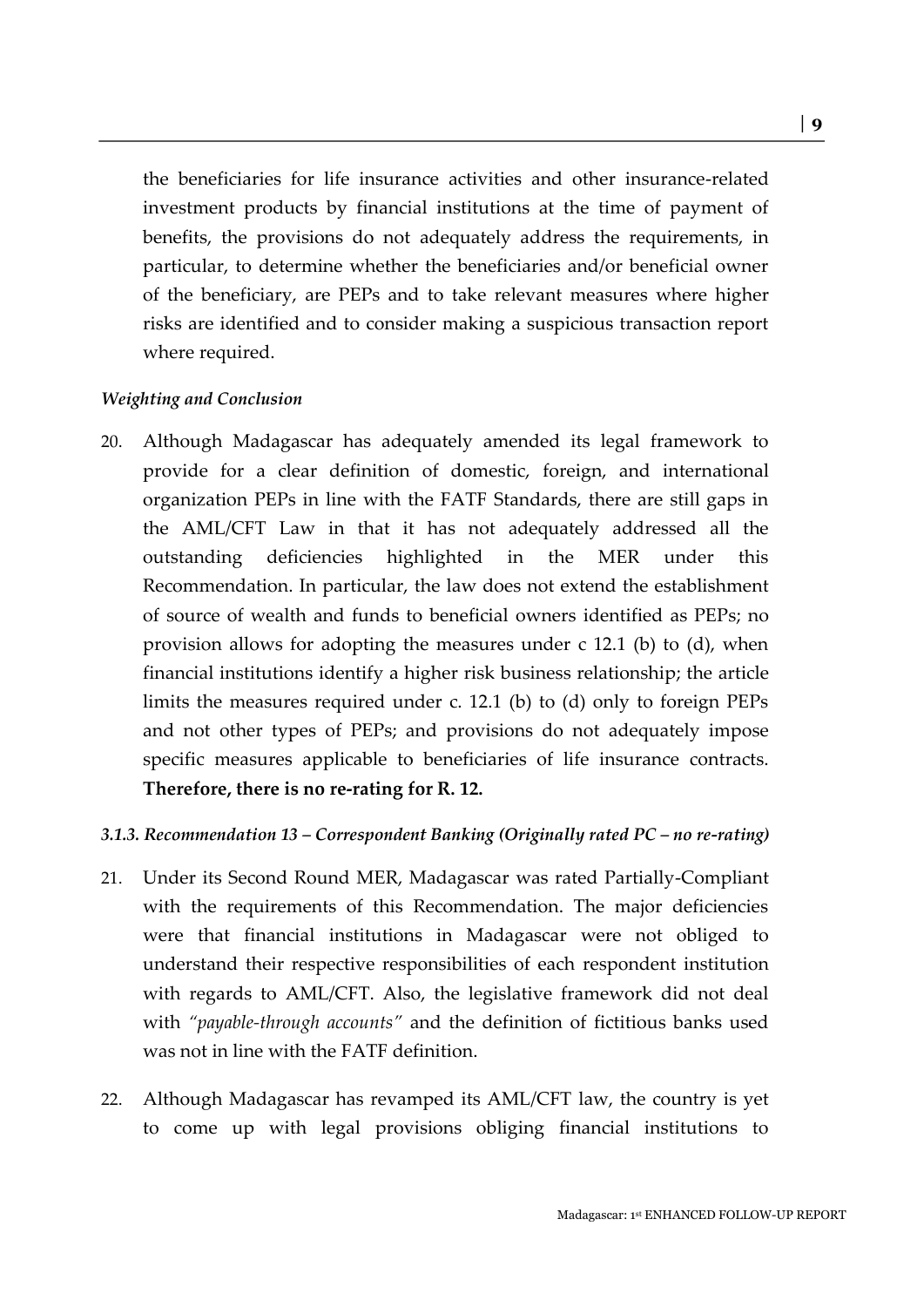undertake the required measures to understand the AML/CFT responsibilities of each respondent institution. This also includes obligations with respect to payable-through accounts. With the amendment of the AML/CFT law, Article 4(29) sufficiently provides for the definition of "shell bank" in line with the FATF requirements. Article 4(29) defines "shell bank" as a bank that has been established and certified in a country where it has no physical presence and that is not affiliated to a regulated financial group subject to a consolidated and effective supervision, where the expression 'physical presence' refers to the presence of a senior management body and a decision-making authority in a country. According to the definition, the mere presence of a local agent or a subordinate does not constitute a physical presence. In addition to the above expression, Article 12 prohibits the establishment of shell credit and financial institutions and subsequently banks are required to refuse entering into or continuing any relationship with such entities.

#### *Weighting and Conclusion*

23. Based on the foregoing information provided, although Madagascar has adequately addressed the outstanding deficiencies relating to shell banks, it is yet to develop legal provisions addressing the highlighted deficiencies. In particular, FIs are not obliged to understand the respective responsibilities of each respondent institution with regard to AML/CFT. In addition, the Regulations do not deal with payable through accounts. **There is therefore no re-rating for Rec. 13.**

# *3.1.4 Recommendation 14 –* **Money or Value Transfer Services (MVTS)** *(Originally rated PC – no re-rating)*

24. Under its Second Round MER, Madagascar was rated Partially Compliant with the requirements of this Recommendation. The deficiencies identified in the MER are that there were no mechanisms to enforce and where appropriate to punish persons who carry out MVTS activities without being authorized. Moreover, the Caisse D'Epargne de Madagascar (CEM) and the postal financial services were not being supervised for AML/CFT purposes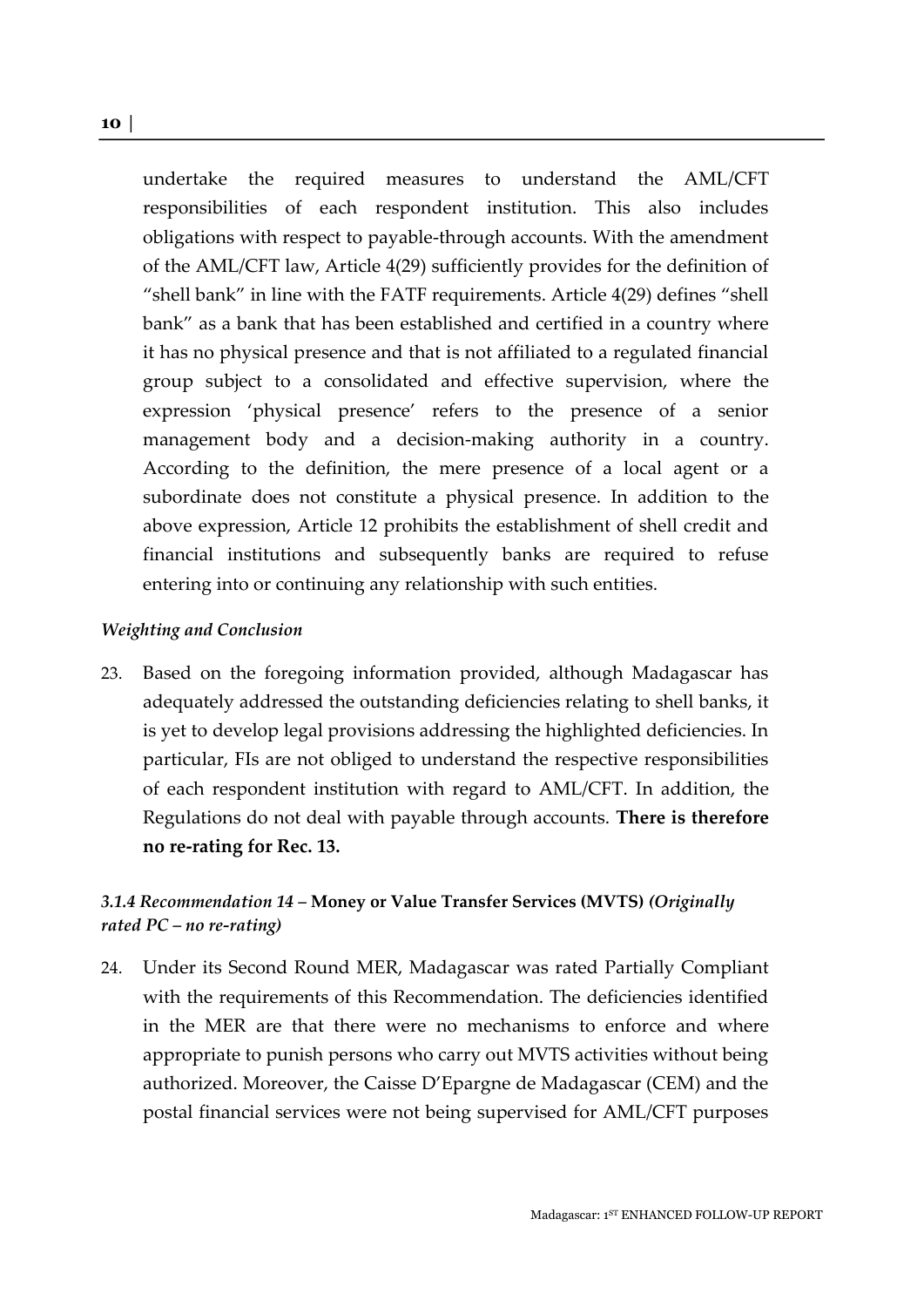although they were under the purview of the Ministry of Finance. No information was provided to the assessment team about on-the-spot checks by the Ministry of Finance.

- 25. Article 10 of the new AML / CFT Law No. 2018/043 provides an obligation to conduct international money transfers through a credit or a financial institution. Moreover, at Article 42 of the same piece of legislation provides for sanctions for any person who violates these provisions. Despite these provisions, the deficiency has not been adequately addressed given that Madagascar has not taken action, with a view to identify natural or legal persons that carry out MVTS without a license or registration.
- 26. In March 2019, CEM was approved as a Microfinance deposit and credit institution by Banking and Financial Supervision Commission (CSBF) under decision n° 002/2019-CSBF, and its activities are now subjected to the supervision of the CSBF. Similarly, Postal Services is under the financial supervision of the Ministry of Finance. Despite these developments, the authorities have not yet provided information to the Reviewers as to whether CEM or Postal Services have been subjected to monitoring for AML/CFT compliance.

#### *Weighting and Conclusion*

27. Madagascar has not adequately addressed the outstanding deficiencies cited in the MER under R.14. Madagascar has not taken action, with a view to identify natural or legal persons that carry out MVTS without a license or registration; CEM has not been subjected to monitoring for AML/CFT compliance. **Consequently, there is no re-rating for Rec. 14.**

#### *3.1.5. Recommendation 32 – Cash Couriers (Originally rated PC – no re-rating)*

28. Under its Second Round MER, Madagascar was rated Partially Compliant with the requirements of this Recommendation. The deficiencies highlighted were that non-resident travelers are allowed to re-export means of payment denominated in foreign currency that they have not used, with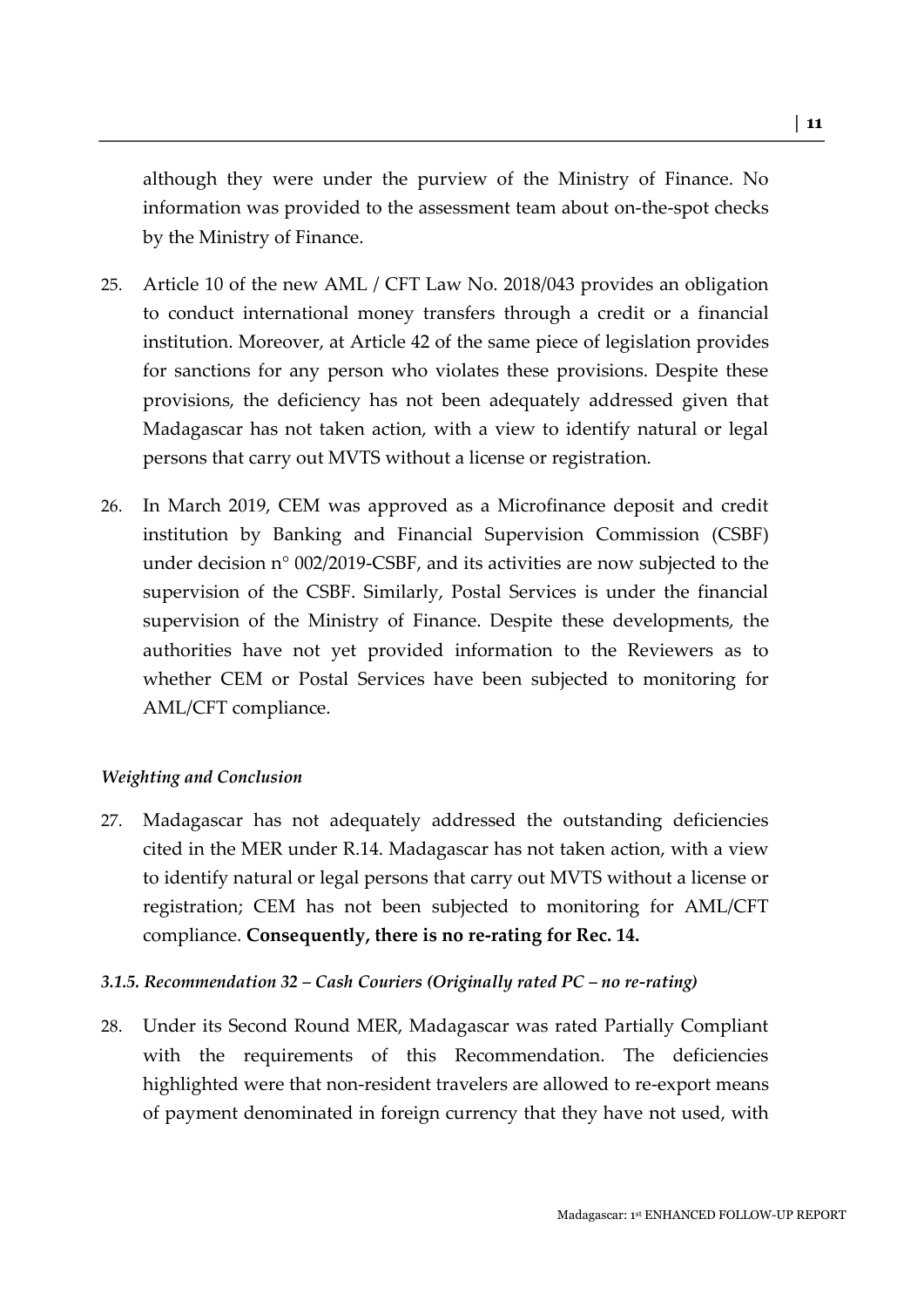proof. In practice, these provisions are not implemented and travelers do not receive a document to fill out the cash declarations on leaving the territory of Madagascar. In addition, there was no specific text that establishes coordination among competent authorities, including immigration services. Lastly, there was an absence of international cooperation in case of false declaration, non-declaration or suspicion of money laundering in Madagascar.

- 29. The Malagasy Custom Administration in collaboration with Treasure Administration issued Circular No. 0755/2018 MFB / SG / DGY / DOF / SFE of 30/08/18 which requires every traveler to declare in writing to the Border Customs Service the means of payment in foreign currency which they import or export when their amount is 7,500 Euros or more or its equivalency. There are also notices for the attention of the public at Ivato International Airport in order to inform travelers on this requirement. The system of written declaration partly addresses the deficiency identified in the MER as it only applies to foreign currency of 7,500 Euros or its equivalency but not extending to Bearer Negotiable Instruments (BNIs).
- 30. The Malagasy authorities have issued Decree  $N^{\circ}$  2013-710 concerning the organization of the Civil Aviation Administration and fixing the functions of structures. This Decree enables the Civil Aviation Authority to ensure that a National Civil Aviation Facilitation Committee is established to coordinate facilitation activities among the different ministries, institutions and other national bodies that are responsible for various aspects of civil aviation, as well as aerodrome and aircraft operators. The National Facilitation Committee was established on 27 June 2019 in accordance with Order No. 12 584/2012 but was not operational due to the change of the heads of the public entities. In order to overcome this issue a local facilitation committee was established following decision No. 211 DGE / SGE / DSU of June 24th 2016. The coordination by the National Civil Aviation Facilitation Committee, however, seems to be for purposes of Civil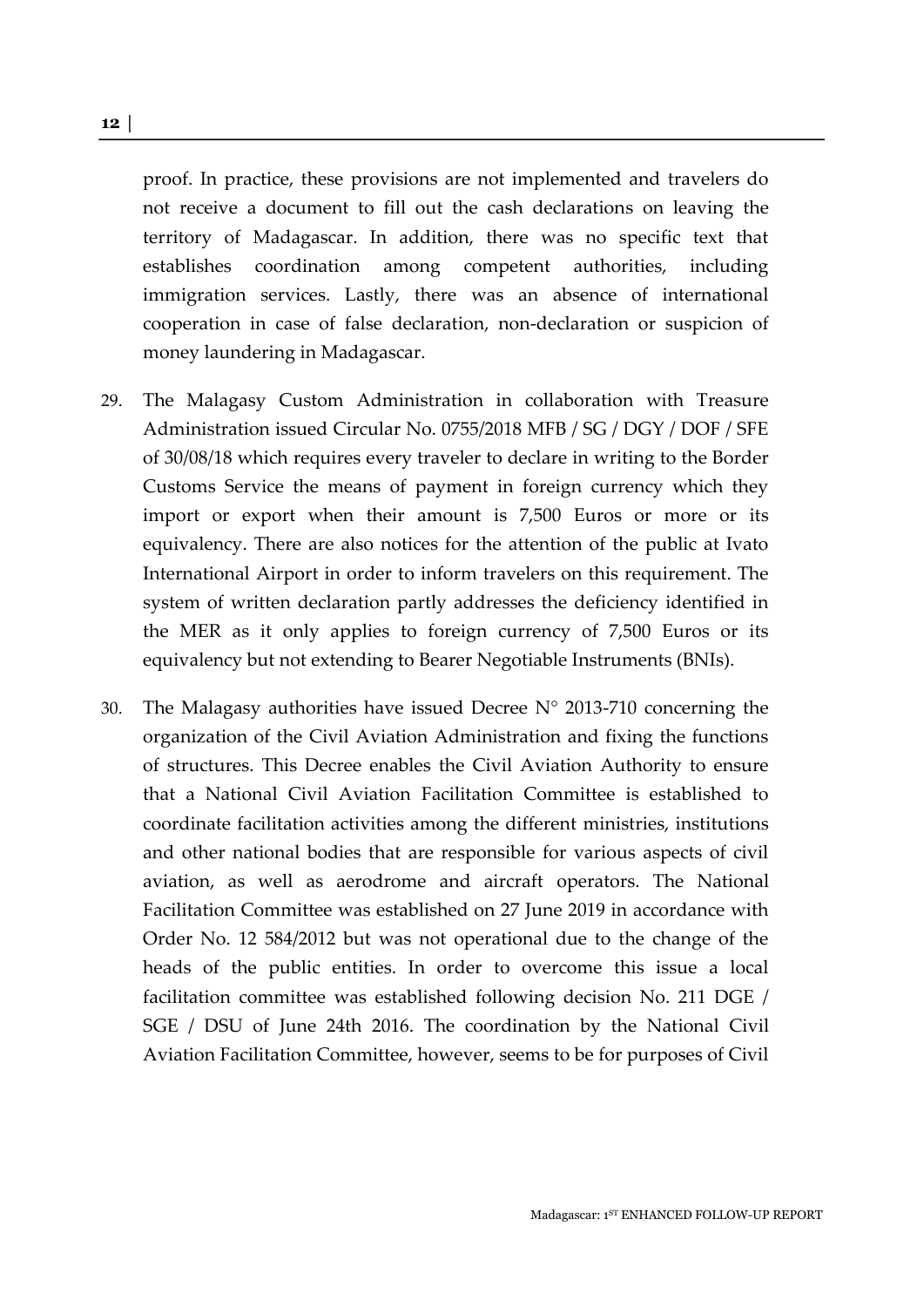Aviation and does not clarify whether it also relates to the specific issues covered by R 32.<sup>1</sup>

31. SAMIFIN shares information to its FIU counterparts with whom a MoU have been signed, otherwise international cooperation and assistance is done through MLA. There is no evidence to suggest that the nature of information to be retained relates to (a) declarations exceeding 7,500 Euro, (b) false declarations, and (c) suspicions for ML/TF. Although with the launching of the online platform the domestic competent authorities are able to share information, the deficiency with respect to international cooperation is still to be fully addressed by the Malagasy authorities.

#### *Weighting and Conclusion*

32. Madagascar has not made sufficient progress to address the outstanding deficiencies highlighted in its MER under this Recommendation. The declaration system only applies to foreign currency or its equivalent amount excluding BNIs; The coordination by the National Civil Aviation Facilitation Committee seems to be for purposes of Civil Aviation and does not clarify whether it also relates to the specific issues covered by R 32; and there is no evidence to suggest that the nature of information to be retained relates to (a) declarations exceeding 7,500 Euro, (b) false declarations, and (c) suspicions for ML/TF. Consequently, there's no re-rating for Rec. 32.

#### *IV. CONCLUSION*

- 33. Despite Madagascar enacting a new AML/CFT Law, the country has made little progress in addressing the technical compliance deficiencies identified in its MER.
- 34. While the steps taken to address the deficiencies identified under R. 5 (initially rated PC), 12 (initially rated PC), 13 (initially rated PC), 14 (initially rated PC) and 32 (initially rated PC) have been noted, the

<sup>1</sup> In March 2020 Malagasy authorities established a centralized digital platform (called HAY ZARA) at SAMIFIN which is accessible to the competent authorities where different agencies can share and transmit information.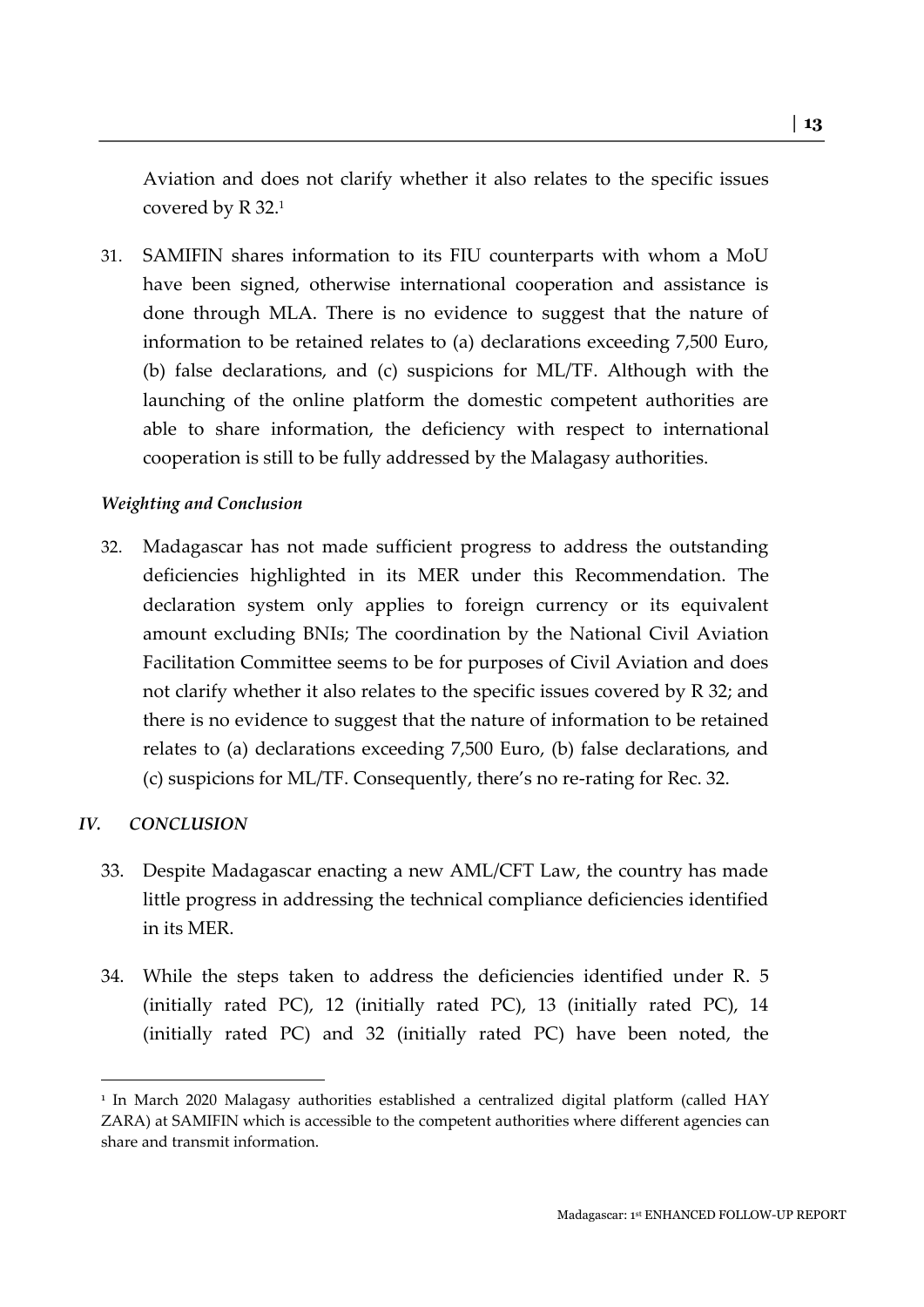information currently provided does not indicate that the country has made sufficient progress to warrant re-rating. On this basis, it was agreed that ratings for R.5, R.12, R.13, R. 14 and 32, should remain as PC.

35. Overall, in light of the progress made by Madagascar since the adoption of its MER, the re-ratings for its technical compliance with the FATF Recommendations were considered and approved by the ESAAMLG Task Force of Senior Officials Plenary as follows:

| Recommendation            | R. 5 | R.12 | R.13 | R.14      | R.32 |
|---------------------------|------|------|------|-----------|------|
| <b>MER</b> rating         | PC   | PC   | PC   | PC        | PC   |
| <b>Approved re-rating</b> | PC   | PC   | PC   | <b>PC</b> | PC   |

36. Based on the approved re-ratings above, Madagascar's TC rating status remains as follows:

| R.1                   | R.2  | R.3  | R.4  | R.5  | R.6  | R.7  | R.8  | R.9           | R.10          |
|-----------------------|------|------|------|------|------|------|------|---------------|---------------|
| NC                    | PC   | LC   | LC   | PC   | NC   | NC   | PC   | $\mathcal{C}$ | NC            |
| R.11                  | R.12 | R.13 | R.14 | R.15 | R.16 | R.17 | R.18 | R.19          | R.20          |
| PC                    | PC   | PC   | PC   | NC   | NC   | PC   | LC   | PC            | LC            |
| R.21                  | R.22 | R.23 | R.24 | R.25 | R.26 | R.27 | R.28 | R.29          | R.30          |
| $\mathcal{C}_{0}^{0}$ | NC   | NC   | NC   | NC   | PC   | LC   | NC   | LC            | $\mathcal{C}$ |
| R.31                  | R.32 | R.33 | R.34 | R.35 | R.36 | R.37 | R.38 | R.39          | R.40          |
| $\mathcal{C}$         | PC   | PC   | NC   | NC   | PC   | LC   | LC   | LC            | PC            |